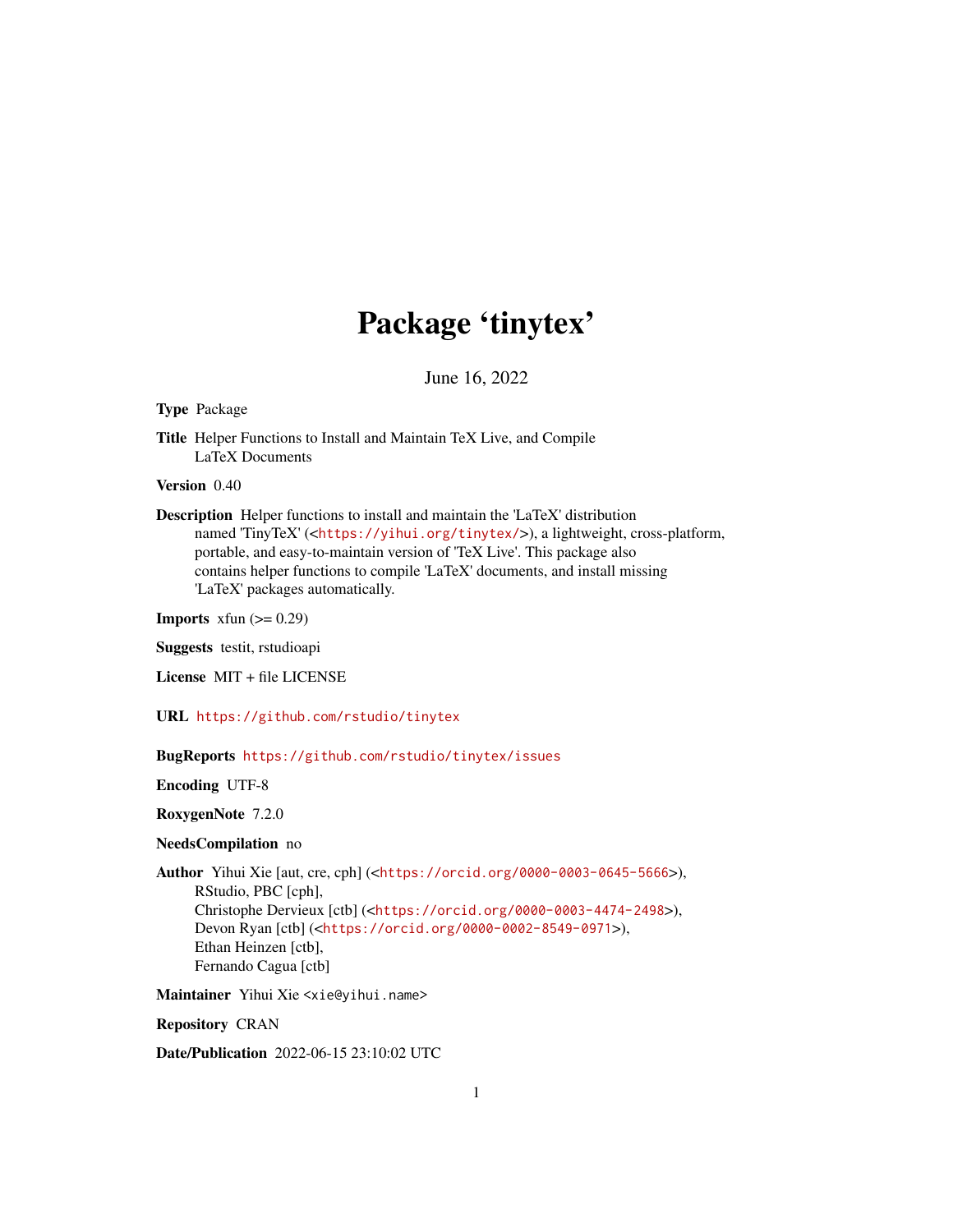# <span id="page-1-0"></span>R topics documented:

| Index | 13 |
|-------|----|

check\_installed *Check if certain LaTeX packages are installed*

#### Description

If a package has been installed in TinyTeX or TeX Live, the command tlmgr info PKG should return PKG where PKG is the package name.

# Usage

check\_installed(pkgs)

# Arguments

pkgs A character vector of LaTeX package names.

# Value

A logical vector indicating if packages specified in pkgs are installed.

# Note

This function only works with LaTeX distributions based on TeX Live, such as TinyTeX.

# Examples

tinytex::check\_installed('framed')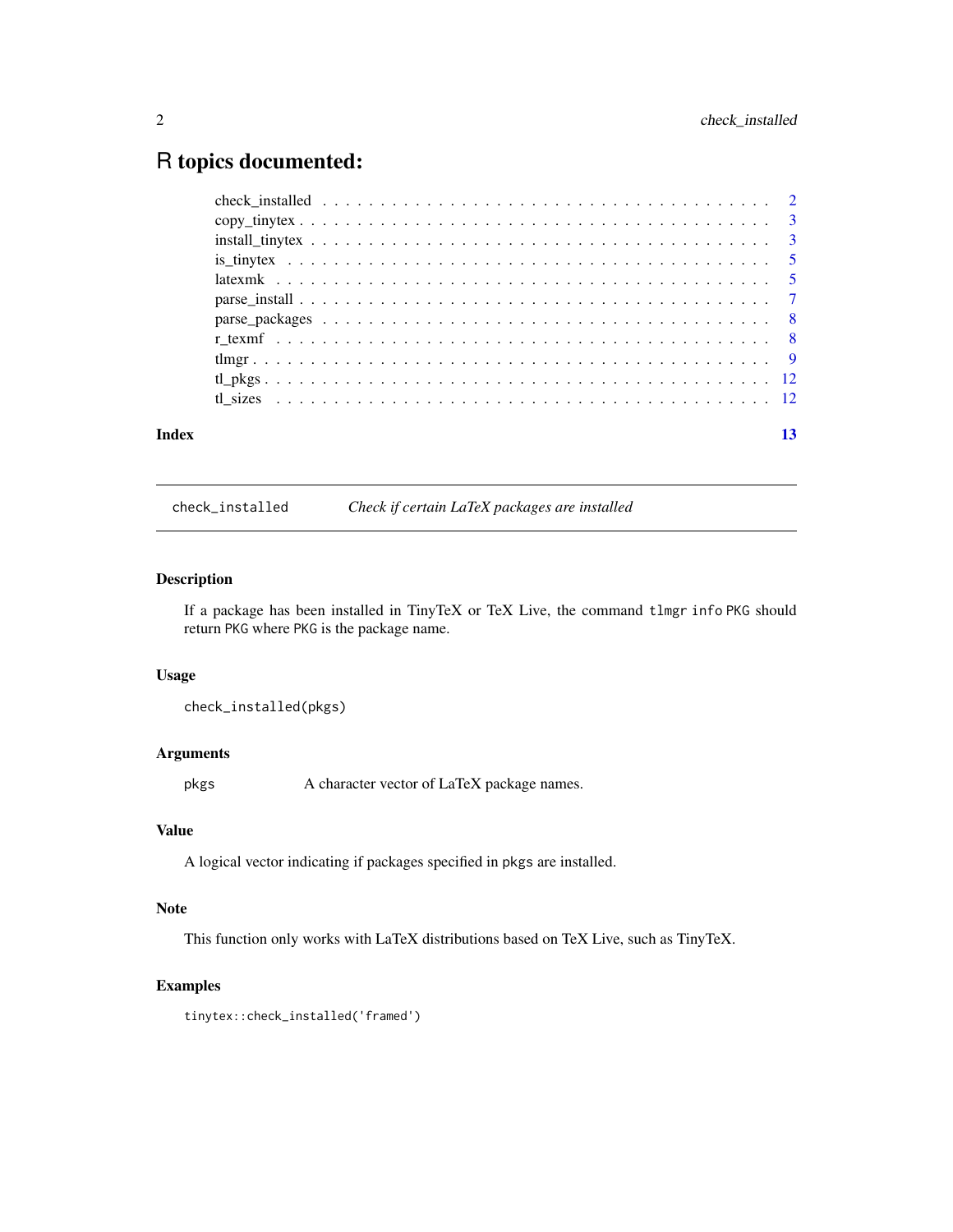<span id="page-2-0"></span>

#### <span id="page-2-2"></span>Description

The function copy\_tinytex() copies the existing TinyTeX installation to another directory (e.g., a portable device like a USB stick). The function use\_tinytex() runs tlmgr path add to add the copy of TinyTeX in an existing folder to the PATH variable of the current system, so that you can use utilities such as tlmgr and pdflatex, etc.

# Usage

```
copy_tinytex(
  from = tinytex_root(),
  to = select_dir("Select Destination Directory")
\lambda
```

```
use_tinytex(from = select_dir("Select TinyTeX Directory"))
```
#### Arguments

| from | The root directory of the TinyTeX installation. For copy_tinytex(), the default                                                                                  |
|------|------------------------------------------------------------------------------------------------------------------------------------------------------------------|
|      | value tinytex_root() should be a reasonable guess if you installed TinyTeX                                                                                       |
|      | via install_tinytex(). For use_tinytex(), if from is not provided, a dialog                                                                                      |
|      | for choosing the directory interactively will pop up.                                                                                                            |
| to   | The destination directory where you want to make a copy of TinyTeX. Like from<br>in use_tinytex(), a dialog will pop up if to is not provided in copy_tinytex(). |

#### Note

You can only copy TinyTeX and use it in the same system, e.g., the Windows version of TinyTeX only works on Windows.

<span id="page-2-3"></span>install\_tinytex *Install/Uninstall TinyTeX*

# <span id="page-2-1"></span>Description

The function install\_tinytex() downloads and installs TinyTeX, a custom LaTeX distribution based on TeX Live. The function uninstall\_tinytex() removes TinyTeX; reinstall\_tinytex() reinstalls TinyTeX as well as previously installed LaTeX packages by default; tinytex\_root() returns the root directory of TinyTeX if found.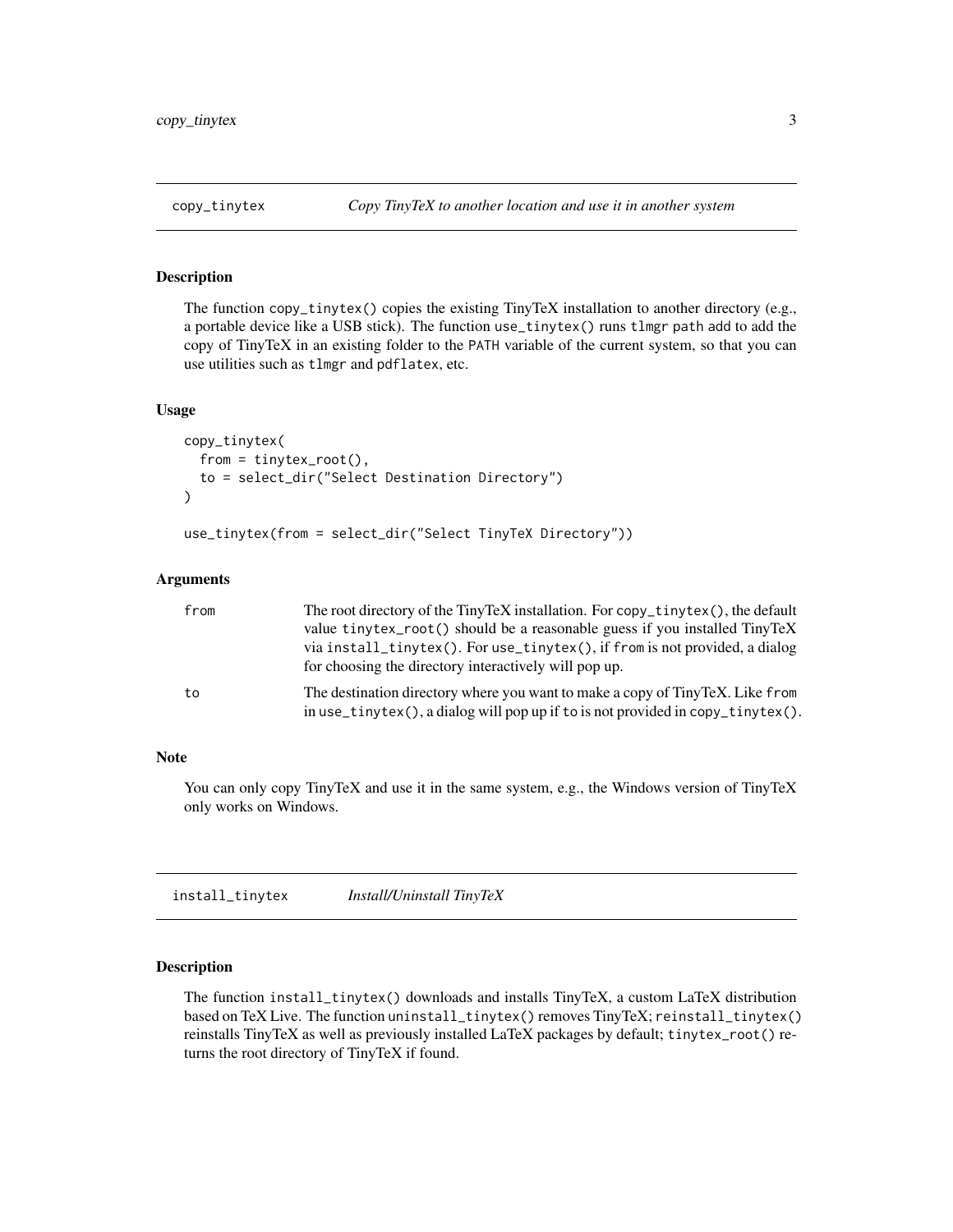# Usage

```
install_tinytex(
 force = FALSE,
 dir = "auto",
 version = "daily",
 bundle = "TinyTeX-1",
  repository = "auto",
  extra_packages = if (is_tinytex()) tl_pkgs(),
 add_path = TRUE
\mathcal{L}uninstall_tinytex(force = FALSE, dir = tinytex_root())
reinstall_tinytex(packages = TRUE, dir = tinytex_root(), ...)
tinytex_root(error = TRUE)
```
# Arguments

| force      | Whether to force to install or uninstall TinyTeX. For install_tinytex(), force<br>= FALSE will stop this function from installing TinyTeX if another LaTeX distri-<br>bution is detected, or the directory specified via the dir argument exists.                                                                                                                                                                                                                                        |
|------------|------------------------------------------------------------------------------------------------------------------------------------------------------------------------------------------------------------------------------------------------------------------------------------------------------------------------------------------------------------------------------------------------------------------------------------------------------------------------------------------|
| dir        | The directory to install (should not exist unless force = TRUE) or uninstall Tiny-<br>TeX.                                                                                                                                                                                                                                                                                                                                                                                               |
| version    | The version of TinyTeX, e.g., "2020.09" (see all available versions at https://<br>github.com/rstudio/tinytex-releases, or via xfun::github_releases('rstudio/tinytex-rele<br>By default, it installs the latest daily build of TinyTeX. If version = 'latest',<br>it installs the latest monthly Github release of TinyTeX.                                                                                                                                                             |
| bundle     | The bundle name of TinyTeX (which determines the collection of LaTeX pack-<br>ages to install). See https://github.com/rstudio/tinytex-releases#releases<br>for all possible bundles and their meanings.                                                                                                                                                                                                                                                                                 |
| repository | The CTAN repository to set. By default, it is the repository automatically chosen<br>by https://mirror.ctan.org (which is usually the fastest one to your loca-<br>tion). You can find available repositories at https://ctan.org/mirrors), e.g.,<br>'http://mirrors.tuna.tsinghua.edu.cn/CTAN/',or'https://mirror.las.iastate.edu/tex-ar<br>In theory, this argument should end with the path '/systems/texlive/tlnet',<br>and if it does not, the path will be automatically appended. |
|            | extra_packages A character vector of extra LaTeX packages to be installed. By default, a vector<br>of all currently installed LaTeX packages if an existing installation of TinyTeX<br>is found. If you want a fresh installation, you may use extra_packages = NULL.                                                                                                                                                                                                                    |
| add_path   | Whether to run the command tlmgr path add to add the bin path of TeX Live<br>to the system environment variable PATH.                                                                                                                                                                                                                                                                                                                                                                    |
| packages   | Whether to reinstall all currently installed packages.                                                                                                                                                                                                                                                                                                                                                                                                                                   |
|            | Other arguments to be passed to install_tinytex() (note that the extra_packages<br>argument will be set to $t1_{\text{p}}kgs()$ if packages = TRUE).                                                                                                                                                                                                                                                                                                                                     |
| error      | Whether to signal an error if TinyTeX is not found.                                                                                                                                                                                                                                                                                                                                                                                                                                      |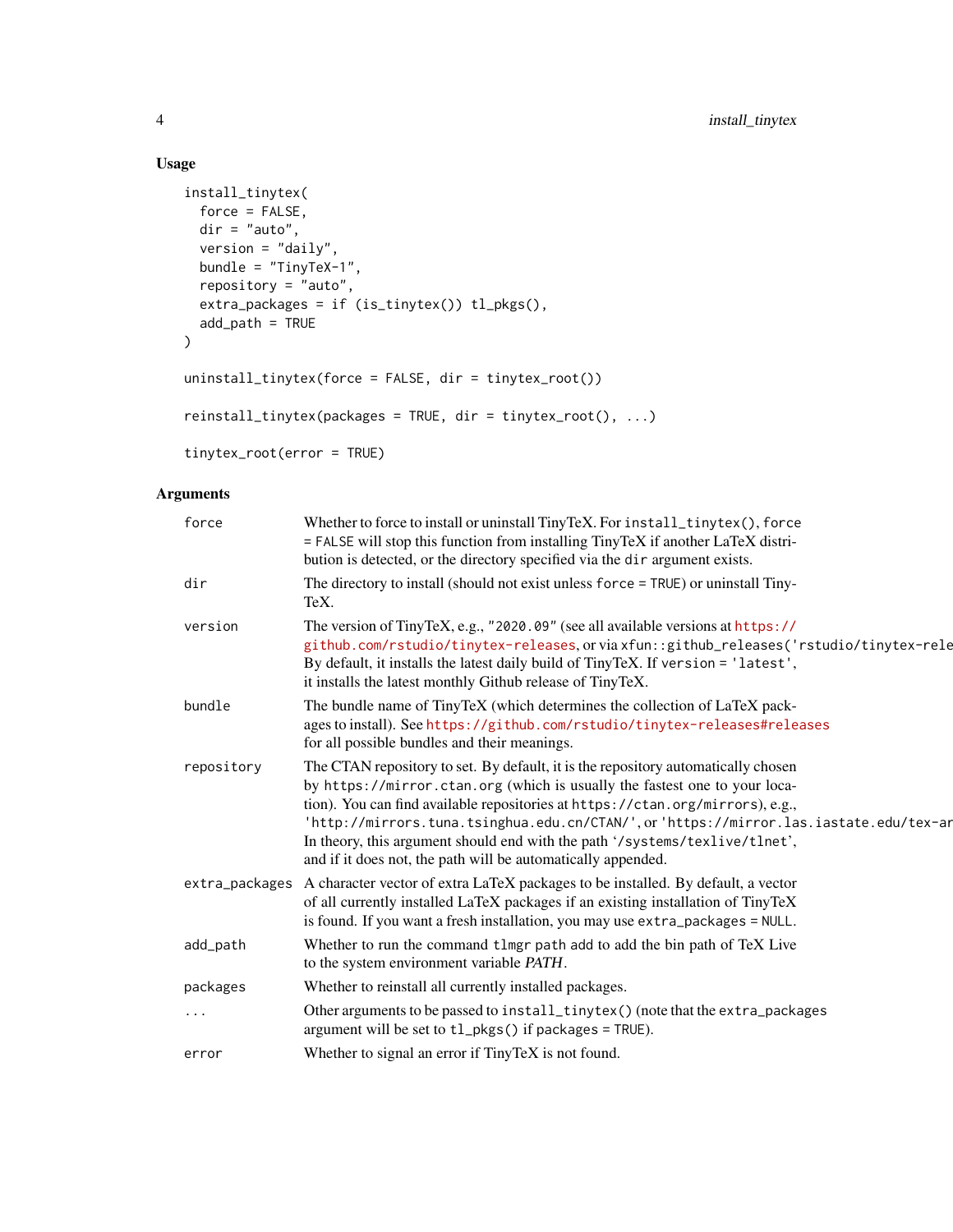#### <span id="page-4-0"></span>is\_tinytex 5

#### Note

If you really want to disable the installation, you may set the environment variable TINYTEX\_PREVENT\_INSTALL to true. Then install\_tinytex() will fail immediately. This can be useful to sysadmins who want to prevent the accidental installation of TinyTeX.

#### References

See the TinyTeX documentation (<https://yihui.org/tinytex/>) for the default installation directories on different platforms.

is\_tinytex *Check if the LaTeX installation is TinyTeX*

#### Description

First find the root directory of the installation via [tinytex\\_root\(](#page-2-1)). Then check if the directory name is "tinytex" (case-insensitive). If not, further check if the first line of the file 'texmf-dist/web2c/fmtutil.cnf' under the directory contains "TinyTeX" or ".TinyTeX". If the binary version of TinyTeX was installed, 'fmtutil.cnf' should contain a line like 'Generated by \*/TinyTeX/bin/x86\_64-darwin/tlmgr on Thu Sep 17 07:13:28 2020'.

#### Usage

is\_tinytex()

#### Value

A logical value indicating if the LaTeX installation is TinyTeX.

# Examples

tinytex::is\_tinytex()

latexmk *Compile a LaTeX document*

#### Description

The function latexmk() emulates the system command latexmk (<https://ctan.org/pkg/latexmk>) to compile a LaTeX document. The functions pdflatex(), xelatex(), and lualatex() are wrappers of latexmk(engine =, emulation = TRUE).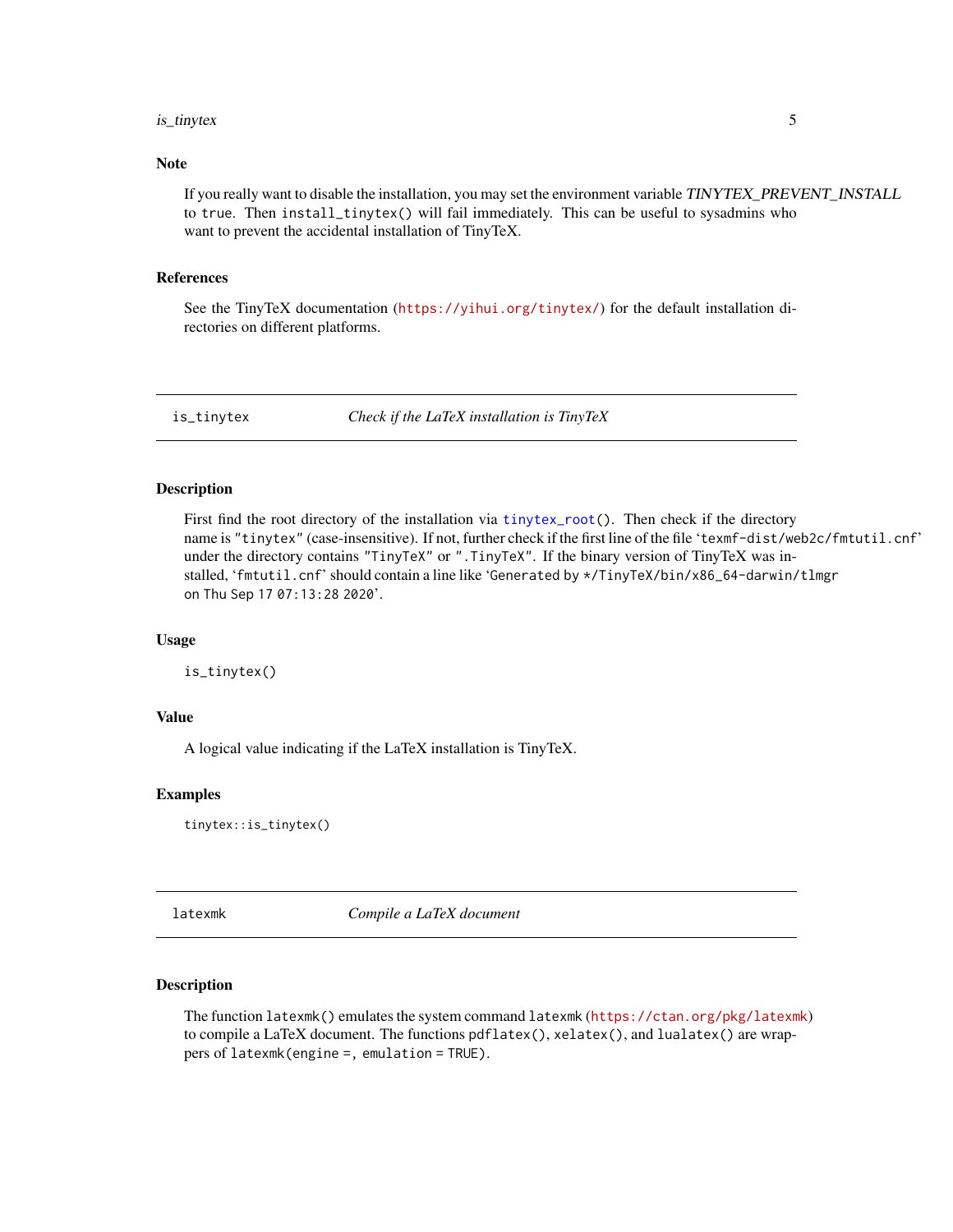#### $\frac{1}{2}$  latexmk

# Usage

```
latexmk(
 file,
 engine = c("pdflatex", "xelatex", "lualatex", "latex", "tectonic"),
 bib_engine = c("bibtex", "biber"),
 engine_args = NULL,
 emulation = TRUE,
 min\_times = 1,
 max_times = 10,install_packages = emulation && tlmgr_writable(),
 pdf_file = gsub("tex$", "pdf", file),
 clean = TRUE
\mathcal{L}pdflatex(...)
xelatex(...)
```
lualatex(...)

# Arguments

| file                 | A LaTeX file path.                                                                                                                                                                                                                                                                                    |
|----------------------|-------------------------------------------------------------------------------------------------------------------------------------------------------------------------------------------------------------------------------------------------------------------------------------------------------|
| engine               | A LaTeX engine (can be set in the global option tinytex.engine, e.g., options (tinytex.engine<br>$= 'xelatex').$                                                                                                                                                                                      |
| bib_engine           | A bibliography engine (can be set in the global option tinytex.bib_engine).                                                                                                                                                                                                                           |
| engine_args          | Command-line arguments to be passed to engine (can be set in the global option<br>tinytex.engine_args,e.g.,options(tinytex.engine_args = '-shell-escape').                                                                                                                                            |
| emulation            | Whether to emulate the executable latexmk using R. Note that this is unused<br>when engine $== 'tectonic'.$                                                                                                                                                                                           |
| min_times, max_times |                                                                                                                                                                                                                                                                                                       |
|                      | The minimum and maximum number of times to rerun the LaTeX engine when<br>using emulation. You can set the global options tinytex.compile.min_times<br>ortinytex.compile.max_times, e.g., options(tinytex.compile.max_times<br>$= 3$ .                                                                |
| install_packages     |                                                                                                                                                                                                                                                                                                       |
|                      | Whether to automatically install missing LaTeX packages found by parse_packages()<br>from the LaTeX log. This argument is only for the emulation mode and TeX<br>Live. Its value can also be set via the global option tinytex. install_packages,<br>e.g., options(tinytex.install_packages = FALSE). |
| pdf_file             | Path to the PDF output file. By default, it is under the same directory as the<br>input file and also has the same base name. When engine == 'latex', this<br>will be a DVI file.                                                                                                                     |
| clean                | Whether to clean up auxiliary files after compilation (can be set in the global<br>option tinytex.clean, which defaults to TRUE).                                                                                                                                                                     |
| $\cdots$             | Arguments to be passed to latexmk() (other than engine and emulation).                                                                                                                                                                                                                                |
|                      |                                                                                                                                                                                                                                                                                                       |

<span id="page-5-0"></span>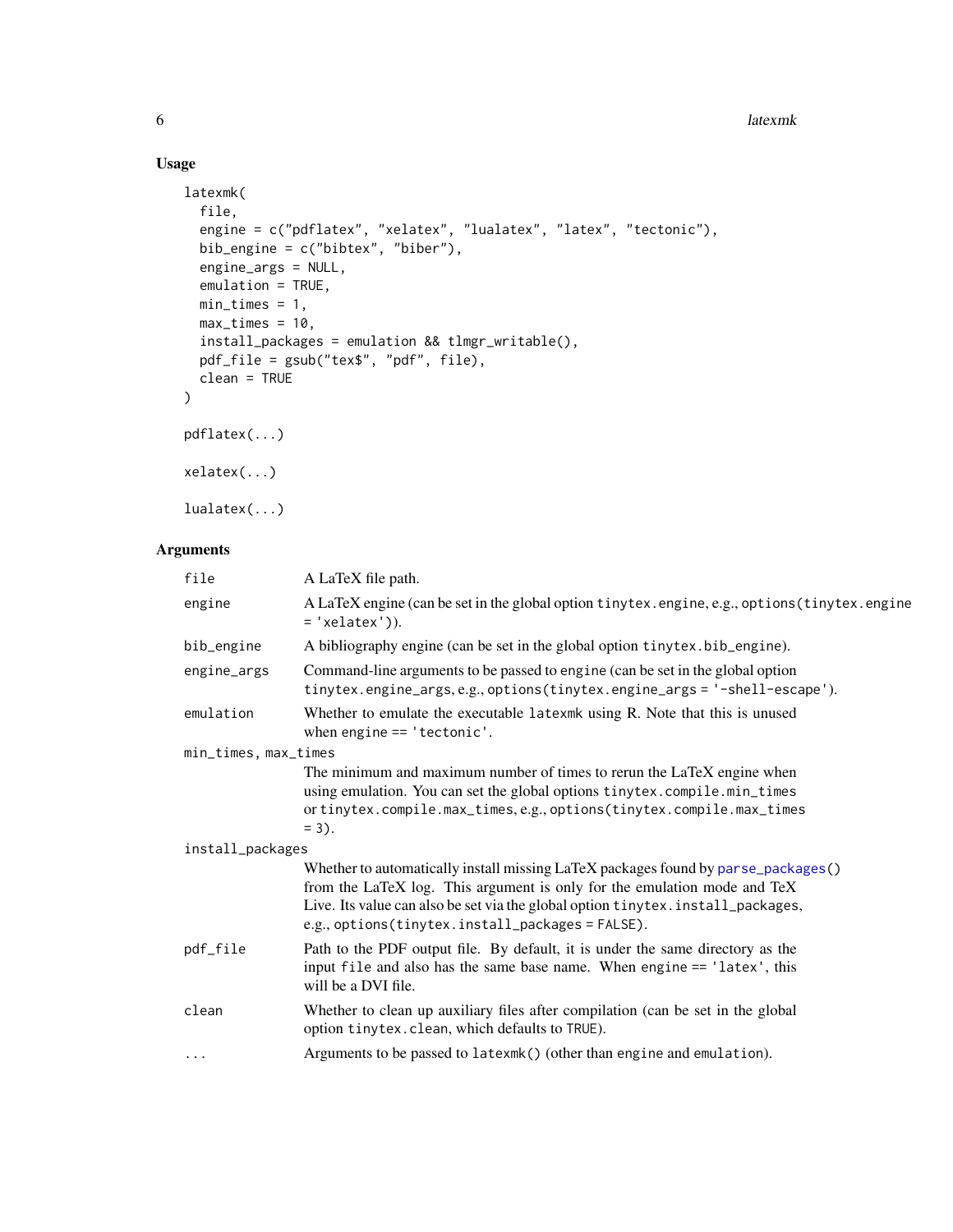#### <span id="page-6-0"></span>parse\_install 7

#### Details

The latexmk emulation works like this: run the LaTeX engine once (e.g., pdflatex), run makeindex to make the index if necessary (the '\*.idx' file exists), run the bibliography engine bibtex or biber to make the bibliography if necessary (the ' $*$  aux' or  $*$  bcf' file exists), and finally run the LaTeX engine a number of times (the maximum is 10 by default) to resolve all cross-references.

By default, LaTeX warnings will be converted to R warnings. To suppress these warnings, set options(tinytex.latexmk.warning = FALSE).

If emulation = FALSE, you need to make sure the executable latexmk is available in your system, otherwise latexmk() will fall back to emulation = TRUE. You can set the global option options(tinytex.latexmk.emulation = FALSE) to always avoid emulation (i.e., always use the executable latexmk).

The default command to generate the index (if necessary) is makeindex. To change it to a different command (e.g., zhmakeindex), you may set the global option tinytex.makeindex. To pass additional command-line arguments to the command, you may set the global option tinytex.makeindex.args (e.g., options(tinytex.makeindex = 'zhmakeindex', tinytex.makeindex.args = c('-z', 'pinyin'))).

If you are using the LaTeX distribution TinyTeX, but its path is not in the PATH variable of your operating system, you may set the global option tinytex.tlmgr.path to the full path of the executable tlmgr, so that latexmk() knows where to find executables like pdflatex. For example, if you are using Windows and your TinyTeX is on an external drive 'Z:/' under the folder 'TinyTeX', you may set options(tinytex.tlmgr.path = "Z:/TinyTeX/bin/win32/tlmgr.bat"). Usually you should not need to set this option because TinyTeX can add itself to the PATH variable during installation or via [use\\_tinytex\(](#page-2-2)). In case both methods fail, you can use this manual approach.

#### Value

A character string of the path of the output file (i.e., the value of the pdf\_file argument).

parse\_install *Parse the LaTeX log and install missing LaTeX packages if possible*

#### **Description**

This is a helper function that combines [parse\\_packages\(](#page-7-1)) and [tlmgr\\_install\(](#page-8-1)).

#### Usage

parse\_install(...)

#### Arguments

... Arguments passed to [parse\\_packages\(](#page-7-1)).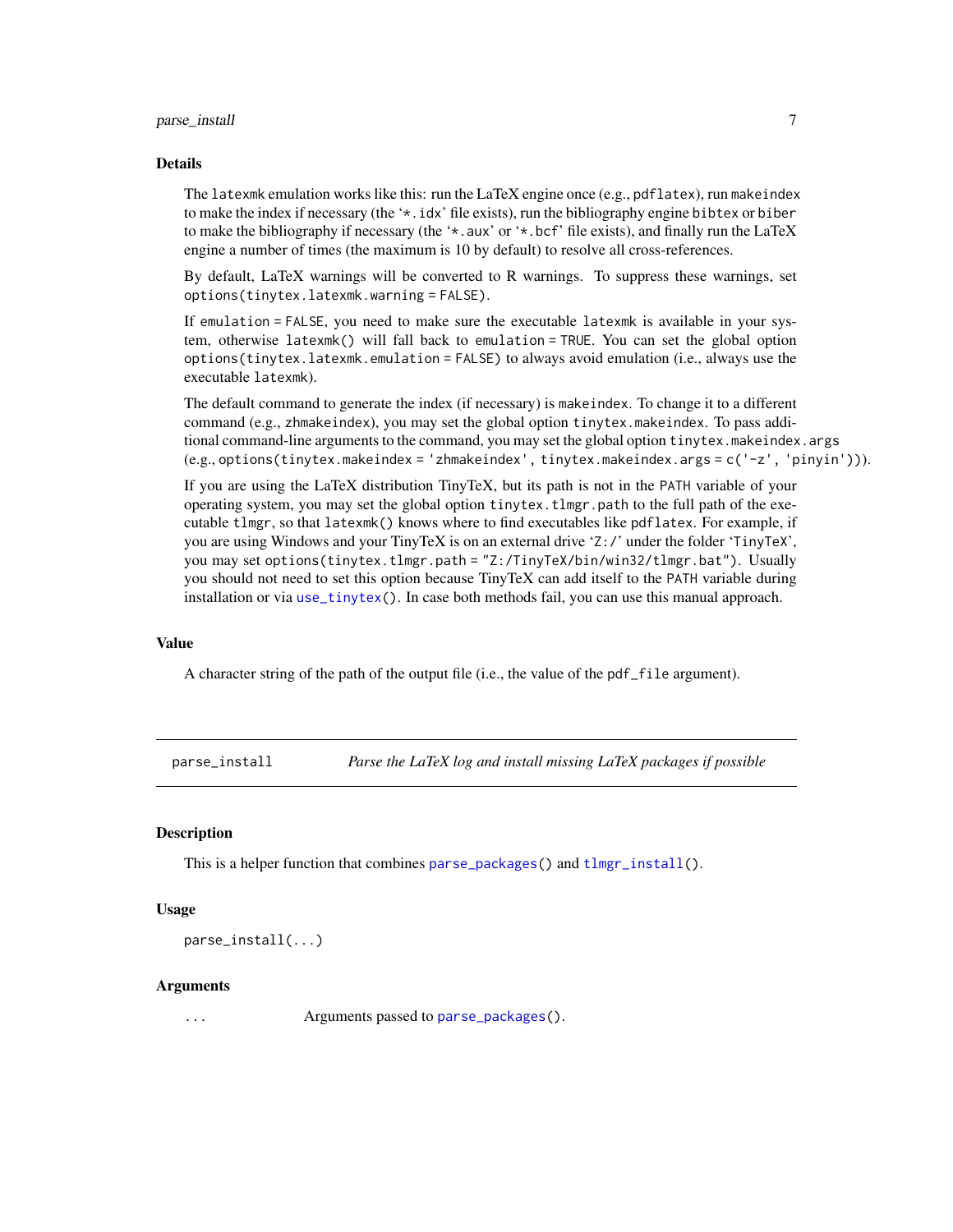# Description

Analyze the error messages in a LaTeX log file to figure out the names of missing LaTeX packages that caused the errors. These packages can be installed via [tlmgr\\_install\(](#page-8-1)). Searching for missing packages is based on [tlmgr\\_search\(](#page-8-1)).

#### Usage

```
parse_packages(
  log,
  text = readLines(log),
 files = detect_files(text),
  quiet = rep(FALSE, 3)
)
```
#### Arguments

| log   | Path to the LaTeX log file (typically named '*. log').                                                                                                                                                                                                                                                                                                                                                                                                   |
|-------|----------------------------------------------------------------------------------------------------------------------------------------------------------------------------------------------------------------------------------------------------------------------------------------------------------------------------------------------------------------------------------------------------------------------------------------------------------|
| text  | A character vector of the error log (read from the file provided by the log argu-<br>ment by default).                                                                                                                                                                                                                                                                                                                                                   |
| files | A character vector of names of the missing files (automatically detected from<br>the log by default).                                                                                                                                                                                                                                                                                                                                                    |
| quiet | Whether to suppress messages when finding packages. It should be a logical<br>vector of length 3: the first element indicates whether to suppress the message<br>when no missing LaTeX packages could be detected from the log, the second<br>element indicate whether to suppress the message when searching for pack-<br>ages via tlmgr_search(), and the third element indicates whether to warn if<br>no packages could be found via tlmgr_search(). |

## Value

A character vector of LaTeX package names.

| r_texmf | Add/remove R's texmf tree to/from TeX Live |
|---------|--------------------------------------------|
|---------|--------------------------------------------|

#### Description

R ships a custom texmf tree containing a few LaTeX style and class files, which are required when compiling R packages manuals ('Rd.sty') or Sweave documents ('Sweave.sty'). This tree can be found under the directory file.path(R.home('share'), 'texmf'). This function can be used to add/remove R's texmf tree to/from TeX Live via [tlmgr\\_conf\(](#page-8-1)'auxtrees').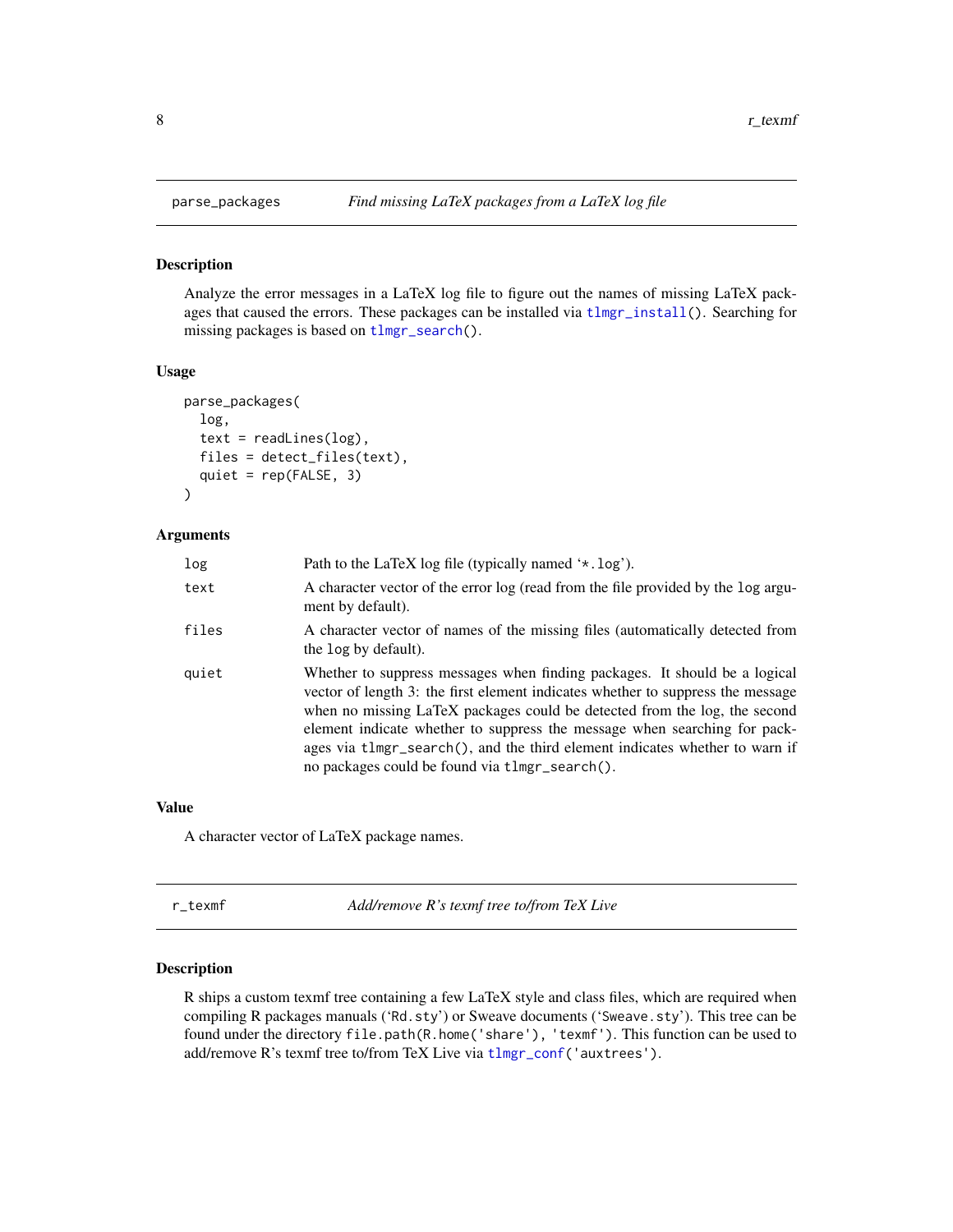#### <span id="page-8-0"></span>tlmgr bland and the set of the set of the set of the set of the set of the set of the set of the set of the set of the set of the set of the set of the set of the set of the set of the set of the set of the set of the set

# Usage

 $r_t$ texmf(action = c("add", "remove"), ...)

#### Arguments

| action  | Add/remove R's texmf tree to/from TeX Live. |
|---------|---------------------------------------------|
| $\cdot$ | Arguments passed to $tlmgr()$ .             |

#### References

See the tlmgr manual for detailed information about tlmgr conf auxtrees. Check out [https:](https://tex.stackexchange.com/q/77720/9128) [//tex.stackexchange.com/q/77720/9128](https://tex.stackexchange.com/q/77720/9128) if you don't know what texmf means.

#### Examples

```
# running the code below will modify your texmf tree; please do not run
# unless you know what it means
# r_texmf('remove')
# r_texmf('add')
# all files under R's texmf tree
list.files(file.path(R.home('share'), 'texmf'), recursive = TRUE, full.names = TRUE)
```
<span id="page-8-2"></span>tlmgr *Run the TeX Live Manager*

#### <span id="page-8-1"></span>Description

Execute the tlmgr command to search for LaTeX packages, install packages, update packages, and so on.

#### Usage

```
tlmgr(args = character(), usermode = FALSE, ..., .quiet = FALSE)
tlmgr_search(what, file = TRUE, all = FALSE, global = TRUE, word = FALSE, ...)
tlmgr_install(
 pkgs = character(),
 usermode = FALSE,
 path = !usermode && os != "windows",
  ...
\lambdatlmgr_remove(pkgs = character(), usermode = FALSE)
```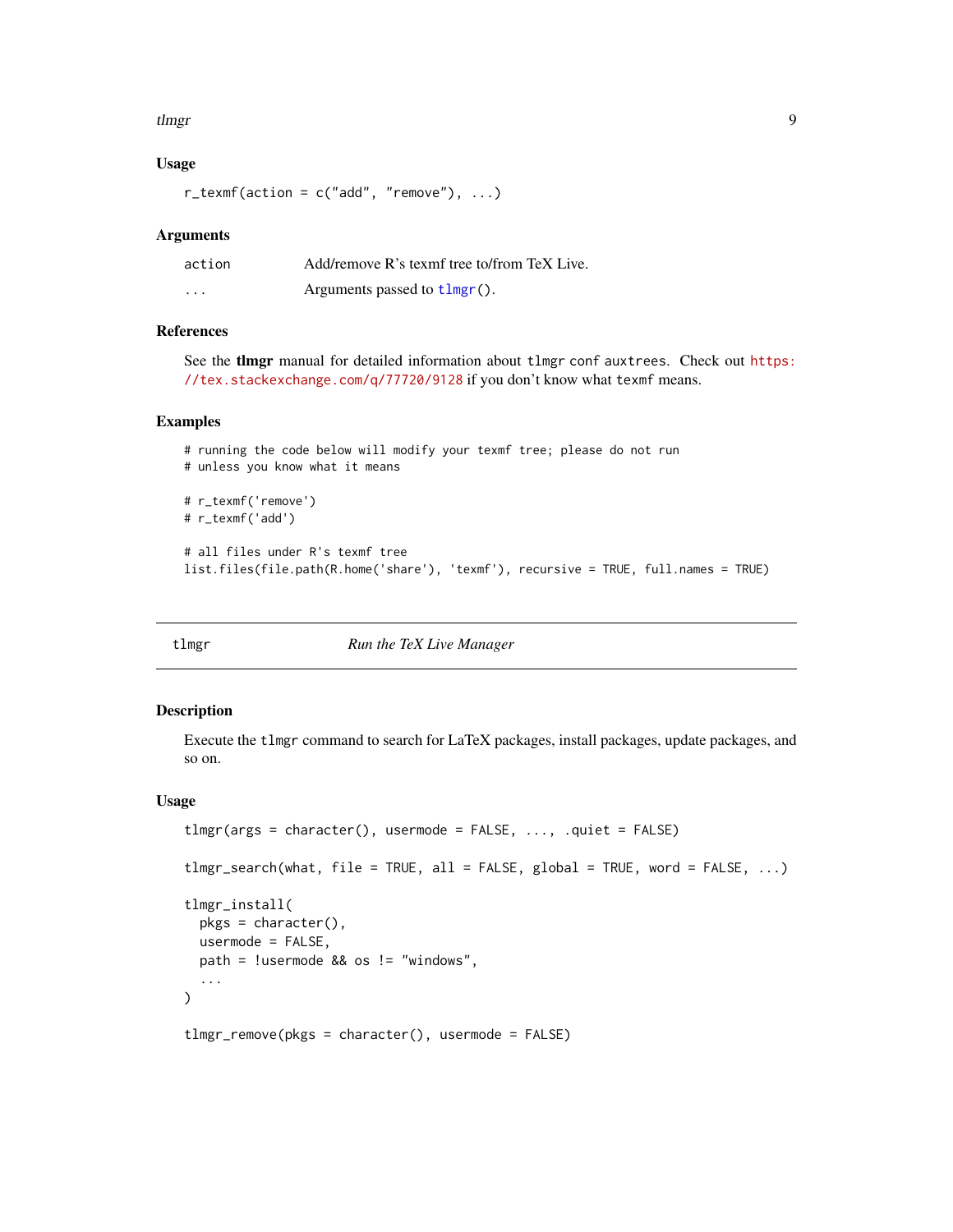```
10 tlmgr strategies and the strategies of the strategies of the strategies of the strategies of the strategies of the strategies of the strategies of the strategies of the strategies of the strategies of the strategies of
```

```
tlmgr_version(raw = TRUE)
tlmgr_update(
 all = TRUE,self = TRUE,more_args = character(),
 usermode = FALSE,
 run_fmtutil = TRUE,
 delete_tlpdb = getOption("tinytex.delete_tlpdb", FALSE),
  ...
\mathcal{L}tlmgr_path(action = c("add", "remove"))
tlmgr_conf(more_args = character(), ...)
tlmgr_repo(url = NULL, ...)
```
# Arguments

| args     | A character vector of arguments to be passed to the command tlmgr.                                                                                                                                                                                                                                                                                                                                                                                                                        |
|----------|-------------------------------------------------------------------------------------------------------------------------------------------------------------------------------------------------------------------------------------------------------------------------------------------------------------------------------------------------------------------------------------------------------------------------------------------------------------------------------------------|
| usermode | (For expert users only) Whether to use TeX Live's user mode. If TRUE, you<br>must have run tlmgr('init-usertree') once before. This option allows you<br>to manage a user-level texmf tree, e.g., install a LaTeX package to your home<br>directory instead of the system directory, to which you do not have write per-<br>mission. This option should not be needed on personal computers, and has some<br>limitations, so please read the timgr manual very carefully before using it. |
|          | For tlmgr(), additional arguments to be passed to system2() (e.g., stdout =<br>TRUE to capture stdout). For other functions, arguments to be passed to tlmgr().                                                                                                                                                                                                                                                                                                                           |
| .quiet   | Whether to hide the actual command before executing it.                                                                                                                                                                                                                                                                                                                                                                                                                                   |
| what     | A search keyword as a (Perl) regular expression.                                                                                                                                                                                                                                                                                                                                                                                                                                          |
| file     | Whether to treat what as a filename (pattern).                                                                                                                                                                                                                                                                                                                                                                                                                                            |
| a11      | For tlmgr_search(), whether to search in everything, including package names,<br>descriptions, and filenames. For tlmgr_update(), whether to update all in-<br>stalled packages.                                                                                                                                                                                                                                                                                                          |
| global   | Whether to search the online TeX Live Database or locally.                                                                                                                                                                                                                                                                                                                                                                                                                                |
| word     | Whether to restrict the search of package names and descriptions to match only<br>full words.                                                                                                                                                                                                                                                                                                                                                                                             |
| pkgs     | A character vector of LaTeX package names.                                                                                                                                                                                                                                                                                                                                                                                                                                                |
| path     | Whether to run tlmgr_path('add') after installing packages (path = TRUE is<br>a conservative default: it is only necessary to do this after a binary package is<br>installed, such as the <b>metafont</b> package, which contains the executable mf, but<br>it does not hurt even if no binary packages were installed).                                                                                                                                                                  |
| raw      | Whether to return the raw output of the command tlmgr --version, or a short<br>version of the format 'TeX Live YEAR (TinyTeX) with tlmgr DATE'.                                                                                                                                                                                                                                                                                                                                           |

<span id="page-9-0"></span>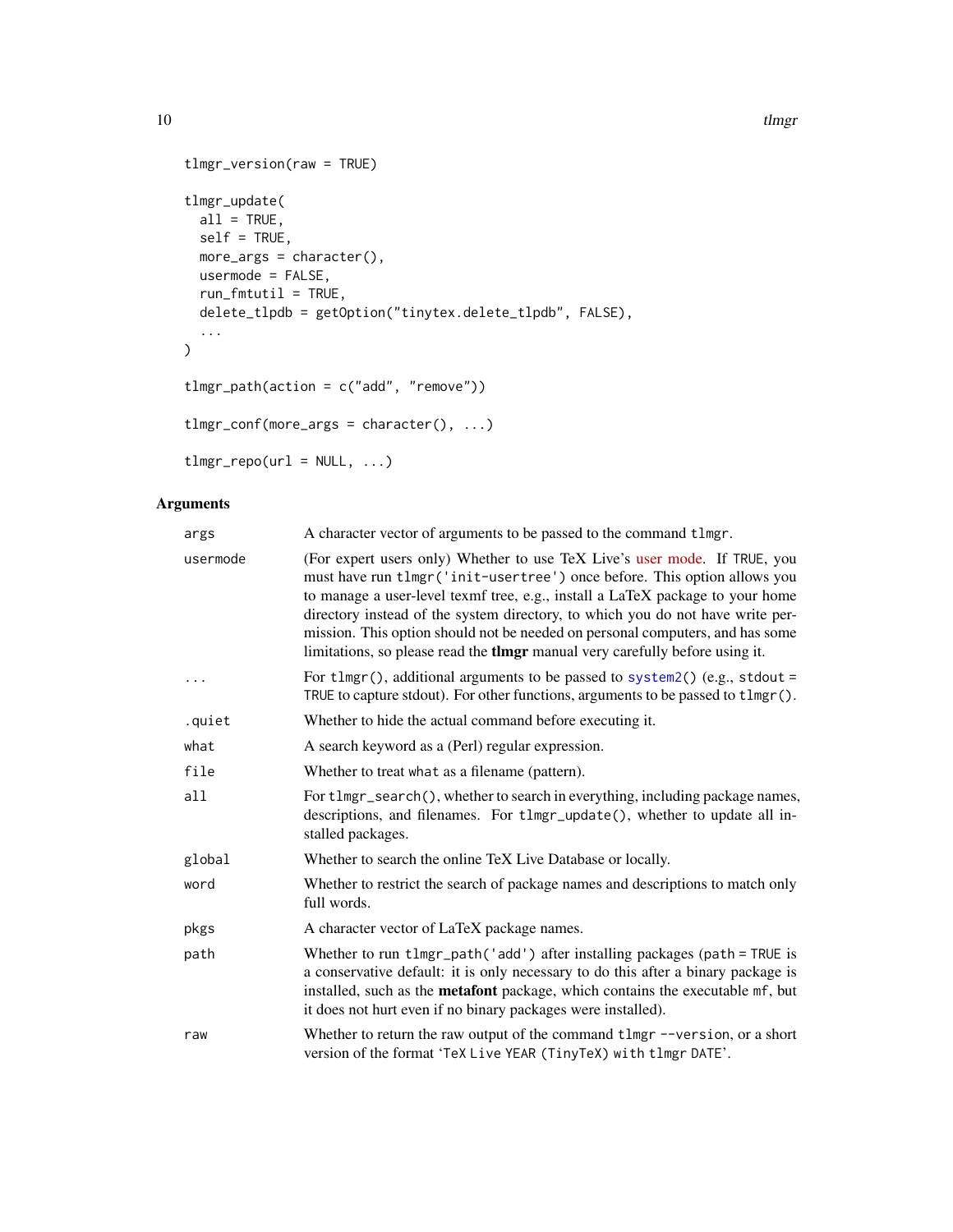<span id="page-10-0"></span>tlmgr the contract of the contract of the contract of the contract of the contract of the contract of the contract of the contract of the contract of the contract of the contract of the contract of the contract of the cont

| self         | Whether to update the TeX Live Manager itself.                                                                                                                                            |
|--------------|-------------------------------------------------------------------------------------------------------------------------------------------------------------------------------------------|
| more_args    | A character vector of more arguments to be passed to the command tlmgr<br>update or tlmgr conf.                                                                                           |
| run_fmtutil  | Whether to run fmtutil-sys--all to (re)create format and hyphenation files<br>after updating <b>timgr</b> .                                                                               |
| delete_tlpdb | Whether to delete the 'texlive.tlpdb.HASH' files (where HASH is an MD5<br>hash) under the 'tlpkg' directory of the root directory of TeX Live after up-<br>dating.                        |
| action       | On Unix, add/remove symlinks of binaries to/from the system's PATH. On Win-<br>dows, add/remove the path to the TeXLive binary directory to/from the system<br>environment variable PATH. |
| url          | The URL of the CTAN mirror. If NULL, show the current repository, otherwise<br>set the repository. See the repository argument of install_tinytex() for<br>examples.                      |

### Details

The tlmgr() function is a wrapper of system2('tlmgr'). All other tlmgr\_\*() functions are based on tlmgr for specific tasks. For example, tlmgr\_install() runs the command tlmgr install to install LaTeX packages, and tlmgr\_update runs the command tlmgr update, etc. Note that tlmgr\_repo runs tlmgr options repository to query or set the CTAN repository. Please consult the tlmgr manual for full details.

#### References

The tlmgr manual: <https://www.tug.org/texlive/doc/tlmgr.html>

#### Examples

```
# search for a package that contains titling.sty
tlmgr_search('titling.sty')
# to match titling.sty exactly, add a slash before the keyword, e.g.
tlmgr_search('/titling.sty')
# use a regular expression if you want to be more precise, e.g.
tlmgr_search('/titling\\.sty$')
```

```
# list all installed LaTeX packages
tlmgr(c('info', '--list', '--only-installed', '--data', 'name'))
```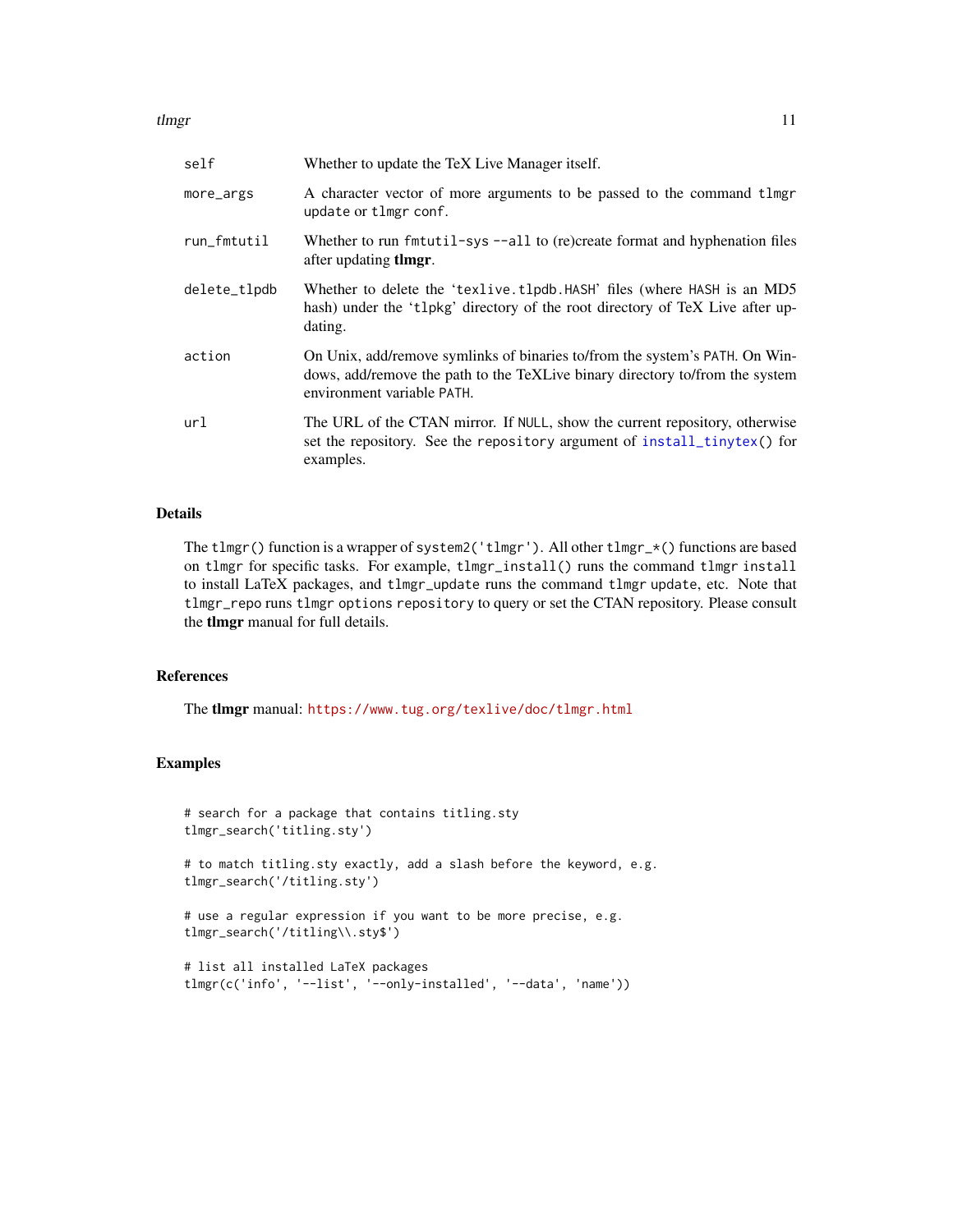<span id="page-11-0"></span>

# Description

Calls tlmgr info --list --data name to obtain the names of all (installed) TeX Live packages. Platform-specific strings in package names are removed, e.g., "tex" is returned for the package tex.x86\_64-darwin.

#### Usage

tl\_pkgs(only\_installed = TRUE)

#### Arguments

only\_installed Whether to list installed packages only.

### Value

A character vector of package names.

tl\_sizes *Sizes of LaTeX packages in TeX Live*

#### Description

Use the command tlmgr info--list to obtain the sizes of LaTeX packages.

#### Usage

tl\_sizes(show\_total = TRUE, pkgs = NULL, only\_installed = TRUE, field = "size")

#### Arguments

| show_total | Whether to show the total size.                                                                                                      |
|------------|--------------------------------------------------------------------------------------------------------------------------------------|
| pkgs       | A character vector of package names (by default, all packages).                                                                      |
|            | only_installed Whether to list installed packages only.                                                                              |
| field      | A character vector of field names in the package information. See https://<br>www.tug.org/texlive/doc/tlmgr.html#info for more info. |

### Value

By default, a data frame of three columns: package is the package names, size is the sizes in bytes, and size\_h is the human-readable version of sizes. If different field names are provided in the field argument, the returned data frame will contain these columns.